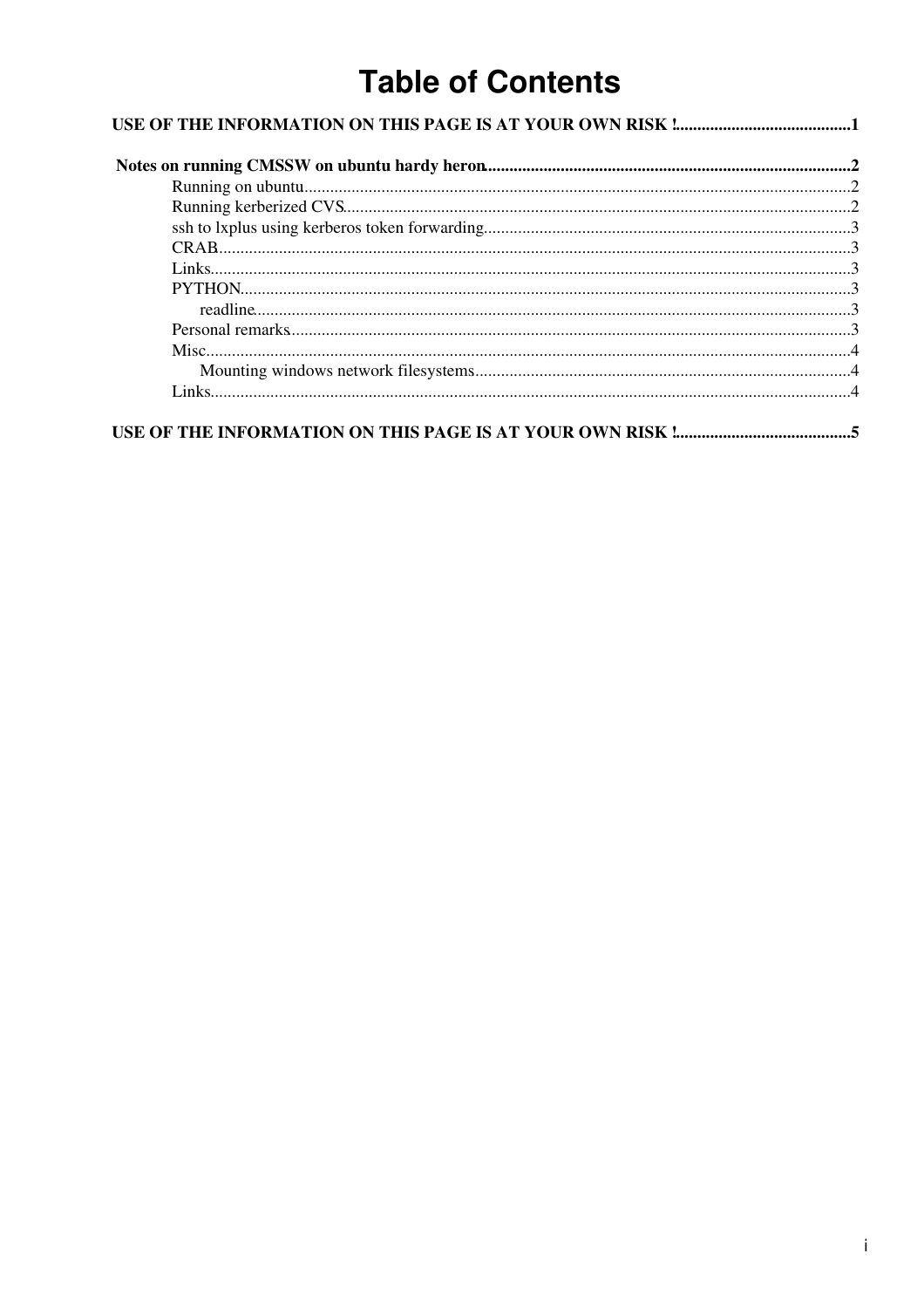# <span id="page-1-0"></span>**USE OF THE INFORMATION ON THIS PAGE IS AT YOUR OWN RISK !**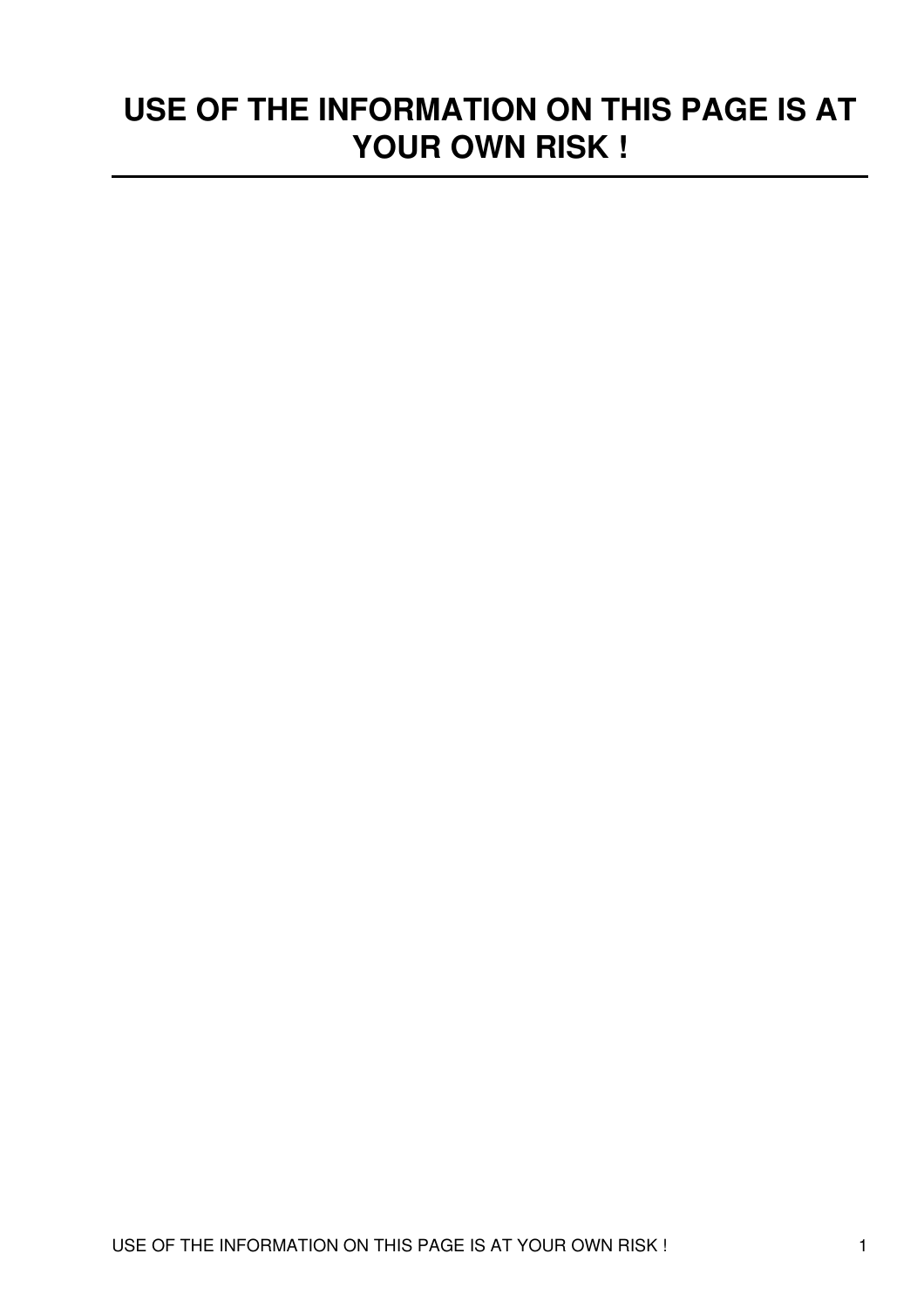## <span id="page-2-0"></span>**Notes on running CMSSW on ubuntu hardy heron**

• on ubuntu, by default, when running scramv1, one sees errors like

[: 71: ==: unexpected operator

This is due to the fact that /bin/sh is linked to /bin/dash instead of /bin/bash (see also [this link](https://wiki.ubuntu.com/DashAsBinSh)  $\mathbb{F}$ ). One can set this back to bash by running sudo dpkg-reconfigure dash and selecting the appropriate answer.

- scramv1 complained about missing Template.pm. Doing sudo apt-get install libtemplate-perl seems to make this warning go away.
- At least with CMSSW\_1\_6\_12, scramv1 b did not build anything even though it should have. Running scramv1  $-$ -debug b showed that it wanted to run gmake which does not exist on ubuntu. A softlink  $\sim$ /bin/gmake -> /usr/bin/make (where  $\sim$ /bin is in the path) made the building work.
- . To get from cmstools import \* or import readline to work: After creating the project area (assuming python2.4 is configured for the CMSSW version), softlink it from the local python installation, e.g. by doing:

ln -s /usr/lib/python2.4/lib-dynload/readline.so \$CMSSW\_BASE/lib/\$SCRAM\_ARCH/

#### <span id="page-2-1"></span>**Running on ubuntu**

- . To start openafs, do sudo /etc/init.d/openafs-client start. If the OpenAFS kernel module does not exist (for the kernel version in use), this will complan.
- To build the OpenAFS kernel module, follow the instructions in •

/usr/share/doc/openafs-client/README.modules which are essentially the following ones:

```
 sudo apt-get install module-assistant
sudo module-assistant prepare openafs-modules
sudo module-assistant auto-build openafs-modules
```
You should get a message like: Done with /usr/src/openafs-modules-....deb. Install this deb file using sudo dpkg -i /usr/src/openafs-modules-....deb.

Note that this needs to be redone when you install a new kernel version.

#### <span id="page-2-2"></span>**Running kerberized CVS**

- make sure the package krb5-user is installed (for kinit)
- Make sure /etc/krb.conf exists and contains the appropriate lines for CERN. If it doesn't exist, it's probably easiest to copy it from lxplus/lx32slc4.
- Copy /etc/krb5.conf and /etc/krb.realms from lxplus/lx32slc4 after making a backup of your existing /etc/krb5.conf and /etc/krb.realms. (yes, it looks like we need krb5 files despite only getting a ticket for krb4...)
- Copy /usr/bin/cvs from lxplus/lx32slc4 and make sure you put it in a directory where it is found before the standard  $\cos(\theta, g)$ , into  $\sim/\sin$  and make sure that  $\sim/\sin$  comes before  $/\sin/\sin/\sin$  your PATH).
- Get a token using kinit -4 [xyz@CERN.](mailto:xyz@CERN)CH.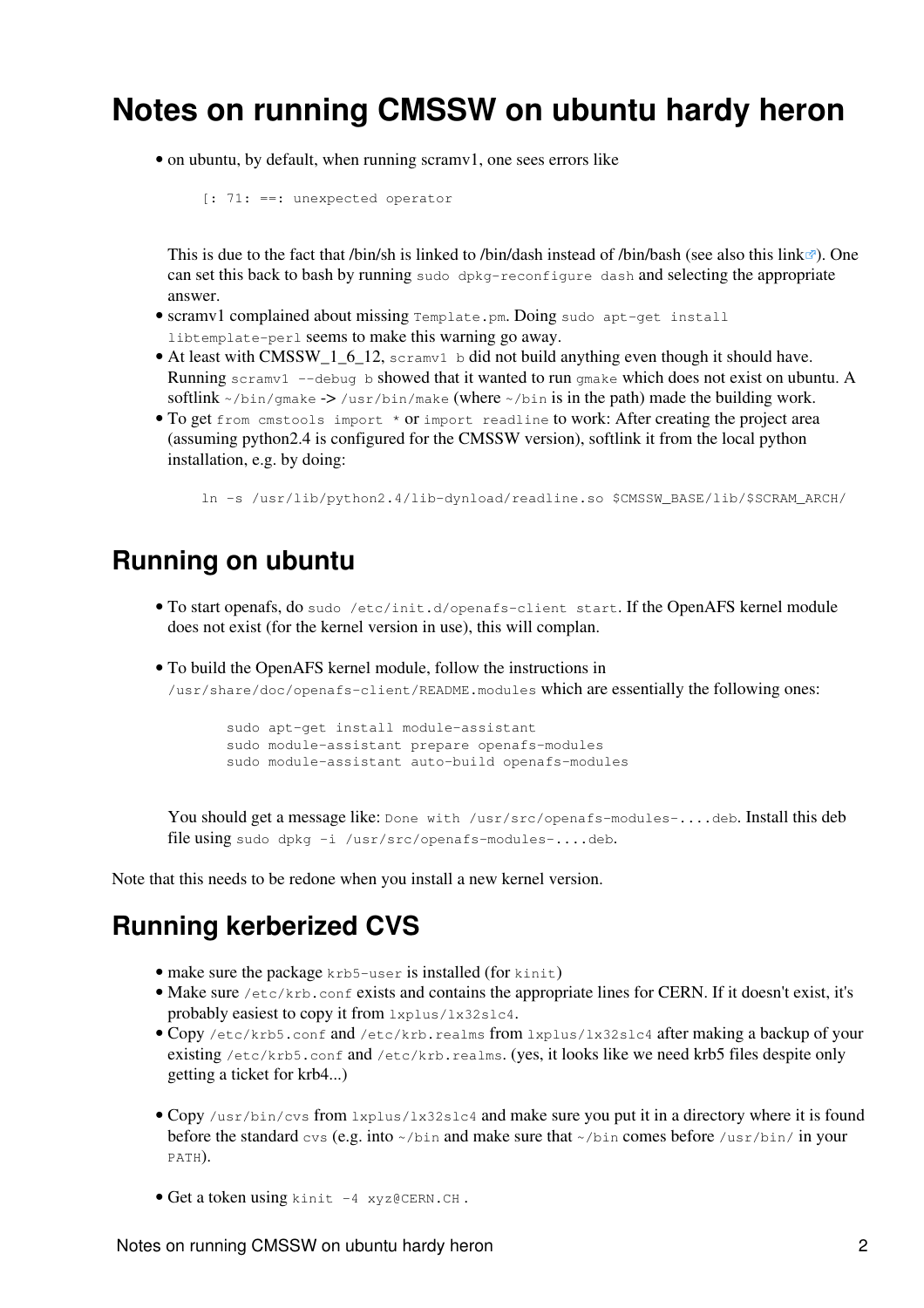• work with CVS

## <span id="page-3-0"></span>**ssh to lxplus using kerberos token forwarding**

• Obtain a kerberos token:

kinit xyz@CERN.CH

- At least on hardy heron, the ssh client is affected by a [bug](https://bugzilla.mindrot.org/show_bug.cgi?id=1008)  $\mathbb{F}$  with [round robin DNS hosts](http://en.wikipedia.org/wiki/Round_robin_DNS)  $\mathbb{F}$  such as lxplus.
	- $\blacklozenge$  In order to have token forwarding, one must use the option GSSAPIDelegateCredentials yes (either on the command line or put it in  $\sim/$ , ssh/config)
	- If you login to an explicit lxplus node (e.g. lxplus123), you won't be affected by the DNS ♦ round robin bug. Otherwise, use the option  $\sigma$ SSAPITrustDNS yes. See also [this link](http://linux.web.cern.ch/linux/docs/kerberos-access.shtml) and [this](http://aholzner.wordpress.com/?p=72)  $link$  $\Phi$ .

## <span id="page-3-1"></span>**[CRAB](https://twiki.cern.ch/twiki/bin/view/Main/CRAB)**

- make sure you have a file /etc/redhat-release. If not, copy it from lxplus.
- setup the environment (for bash/zsh):

```
 source /afs/cern.ch/cms/LCG/LCG-2/UI/cms_ui_env.sh
eval `scramv1 runtime -sh`
source /afs/cern.ch/cms/ccs/wm/scripts/Crab/crab.sh
```
(see also [here\)](https://twiki.cern.ch/twiki/bin/view/CMS/SWGuideCrabHowTo#Use_CRAB_installed_at_CERN).

- in order to get voms-proxy-init to work, one needs libexpat.so.0 (e.g. /usr/lib/libexpat.so.0 from lx32slc4= in my case). I copied this into the directory from which I submit the crab jobs and added \$PWD at the end of the environment variable LD\_LIBRARY\_PATH.
- see also [Storage element interaction in general](https://twiki.cern.ch/twiki/bin/view/Main/CRABStorageElementInteraction)
- see [here](http://home.fnal.gov/~gutsche/computing/crab/crab.html)<sup>*r*</sup> for CERN storage element for CASTOR

### <span id="page-3-2"></span>**Links**

- [CMSSW in chrooted SL4 \(or SL3\) system](https://twiki.cern.ch/twiki/bin/view/CMS/CMSSWinChrootEnv). Nice, but re-mounting the afs filesystem in the chrooted environment is somewhat ugly...
- [installing CMSSW rpms on an unsupported distribution](https://twiki.cern.ch/twiki/bin/view/CMS/CMSSW_bootstrap#Q_I_m_running_on_some_exotic_uns)

## <span id="page-3-3"></span>**PYTHON**

#### <span id="page-3-4"></span>**readline**

copy /usr/lib/libreadline.so.4 from lx32slc4/lxplus, into a directory which is contained in • \$LD\_LIBRARY\_PATH\$.

## <span id="page-3-5"></span>**Personal remarks**

The following are not related to Ubuntu in general but more to my personal configuration.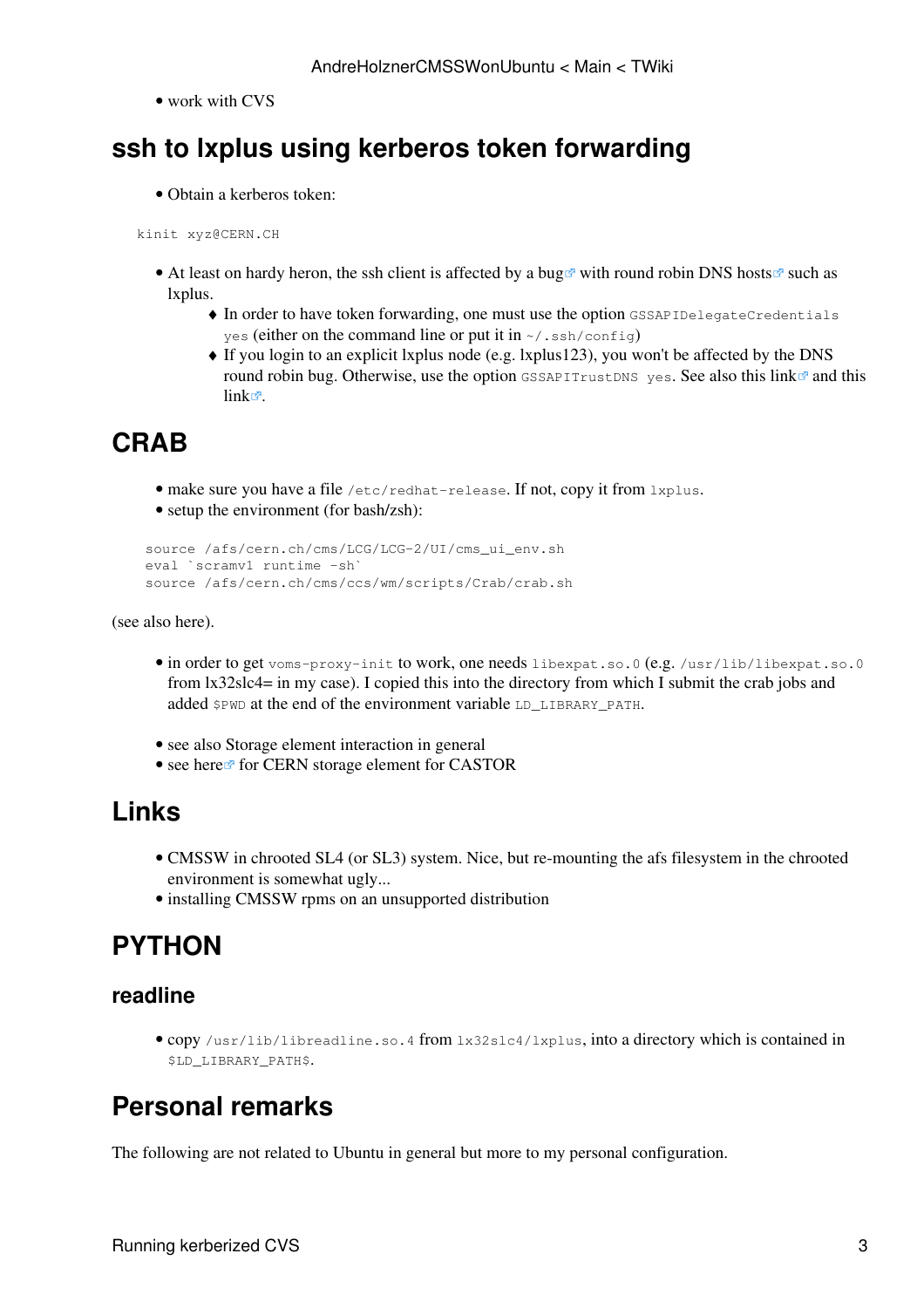#### AndreHolznerCMSSWonUbuntu < Main < TWiki

The auto library loader under root (FWLite) seems not to work in my (default) setup, this seems to be • due to spurious libraries in the LD\_LIBRARY\_PATH. I get:

```
Error: Symbol G__exception is not defined in current scope (tmpfile):1:
```
Executing the following seems to fix it:

```
export LD_LIBRARY_PATH=$(echo $LD_LIBRARY_PATH | tr ':' '\n' | grep -E "/afs/cern.c
```
#### <span id="page-4-0"></span>**Misc.**

• For my machine, copy binaries from lx32slc4, not from lxplus

#### <span id="page-4-1"></span>**Mounting windows network filesystems**

Assume you want to mount your Windows (NICE) network home directory on your Linux machine. In the following example, the mount point is /tmp/mnt (which you must create if it does not exist). Assuming your Nice login name is johndoe, try mounting your home directory as:

```
sudo mount -t smbfs -o username='CERN\johndoe' -o uid=$(id -u) -o gid=$(id -g) '//cernhomej/j
```
(note that the servername is cernhome + the first letter of Nice login name).

#### <span id="page-4-2"></span>**Links**

• [CMSSW on Ubuntu](https://twiki.cern.ch/twiki/bin/view/CMS/SWGuideCMSSWOnUbuntu) in the CMS SWGuide

-- [AndreHolzner](https://twiki.cern.ch/twiki/bin/view/Main/AndreHolzner) - 10 Jul 2008